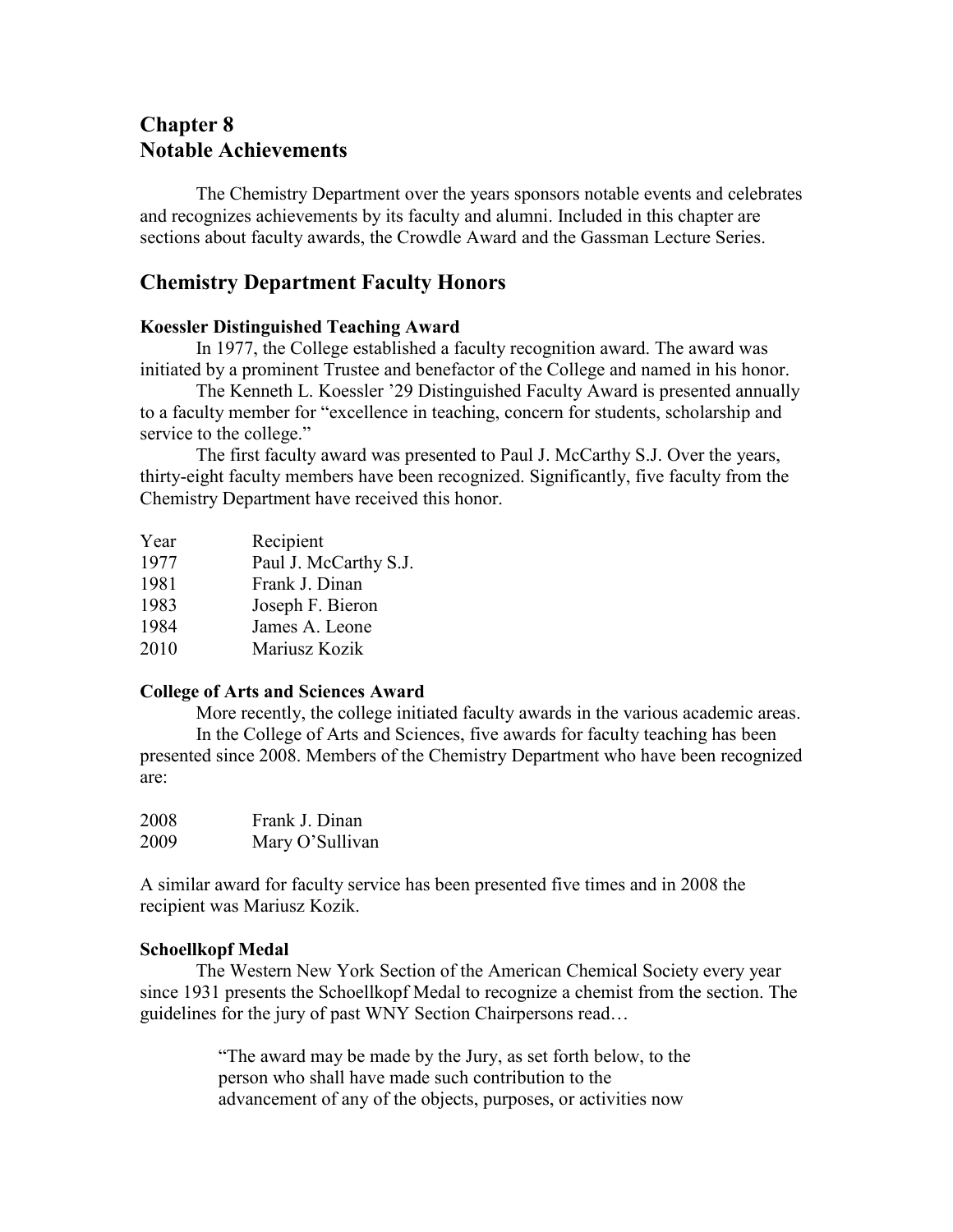or hereafter fostered or promoted by the SOCIETY or its successors as to merit such award. Such contribution may consist of, but shall not be limited to, (a) a discovery pertaining to chemistry, (b) an invention of a plan, process, or device useful, valuable, or significant in the theory or practice of chemistry, and/or (c) distinguished services rendered to the Section or its successor. More specifically, the award shall, if possible, be made to someone who, while resident in the confines of the Section, has either published an outstanding piece of chemical research, or disclosed a valuable or significant process in a patent, or has made some particularly able contribution to the welfare of one's own corporation, which contribution may, perhaps necessarily, be held secret or partly confidential by the employers of the awardee, or the award may be made in recognition of unusually able chemical directorship in outlining industrial problems and planning methods of their solution. It is the sense of this bylaw that the foregoing description of the character of the contribution for which the award shall be made shall be liberally construed."

Two former faculty members of the Chemistry Department have received the award.

# **Schoellkopf Medal Recepients**

| 1983 | Raymond Annino   |
|------|------------------|
| 1993 | Joseph F. Bieron |

# **JAMES H. CROWDLE AWARD FOR DISTINCTION IN CHEMISTRY**



Professor James H. Crowdle was an outstanding member of the Department of Chemistry and Biochemistry at Canisius College for over forty years, most of which he served as chairman. He was proud of having taught over 10,000 classroom students, freshman through graduate level, and he directed dozens of graduate research theses. He was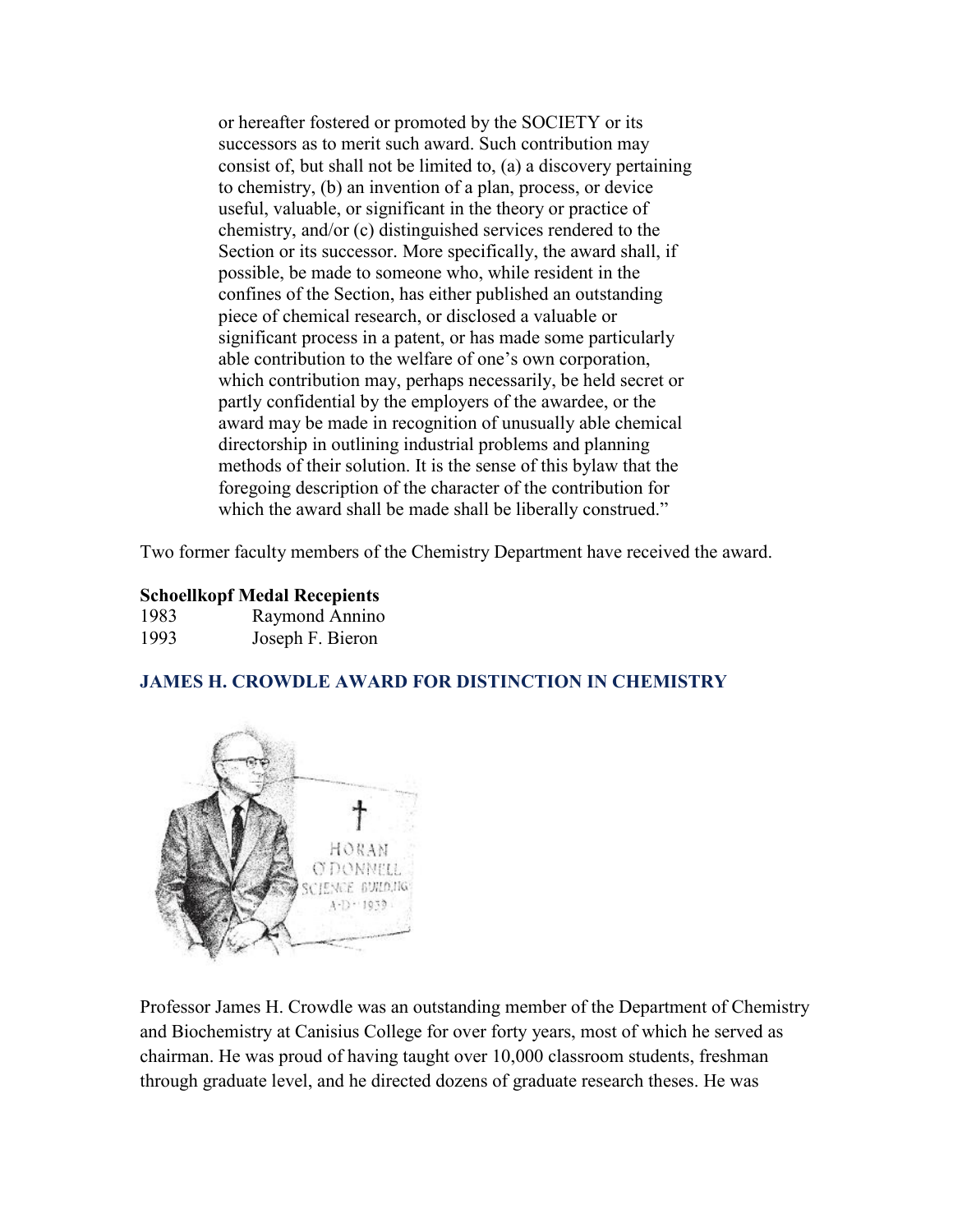simultaneously a powerful force in the creation of many campus-wide institutions; he cofounded [The Griffin](http://canisiusgriffin.com/) and he founded the [DiGamma Honor Society.](http://www.canisius.edu/alumni/awards/digamma/)

This award was conceived shortly after Dr. Crowdle's retirement and death in 1966. Its purpose is to recognize the achievements of the best graduates of this department and to honor the memory of one of our most respected colleagues. Faculty and students of the Department of Chemistry and Biochemistry select awardees based on their significant contributions to the fields of chemistry or biochemistry.

The Chemistry Department acting on a recommendation by R. Stanton created the Crowdle Award in 1969 to honor the memory of Dr. James Crowdle, one of the most prominent faculty members ever at the College. He was a member of the Chemistry Department for over 40 years and passed away in the spring of 1965.

The Award is presented on an irregular basis and the Student Affiliate of the American Chemical Society, chaired by the faculty moderator; act as the selection committee to present a candidate to the Department Chairman. The award is given to a Canisius College graduate for excellence displayed in a chemistry/biochemistry career. Past recipients are:

| <b>Year Presented</b> | Name                    | Class |
|-----------------------|-------------------------|-------|
| 1970                  | Paul Gassman            | 1957  |
| 1973                  | Robert Kuczkowski       | 1960  |
| 1976                  | Robert Schuler          | 1946  |
| 1982                  | <b>Thomas Dougherty</b> | 1955  |
| 1900                  | Bruno Zwolinski         | 1941  |
| 1995                  | William Greiger         | 1965  |
| 1999                  | Gerald Wilemski         | 1968  |
| 2006                  | David Hangauer          | 1974  |
| 2009                  | Gerald Zon              | 1967  |
|                       |                         |       |

#### CROWDLE AWARD RECIPIENTS:

#### 2009: **Dr. Gerald Zon (´67)**

**(PhD, Princeton University <sup>71</sup>)**<br>[Honored for his research efforts in the field of medicinal chemistry.](http://zon.trilinkbiotech.com/about-jerry-zon/) His work has led to the development of antisense agents, oligonucleotides that bind to mRNA and regulate gene expression, as a method of attacking diseases. [Click here](http://zon.trilinkbiotech.com/) to read Jerry's "What's trending in nucleic acid research" blog.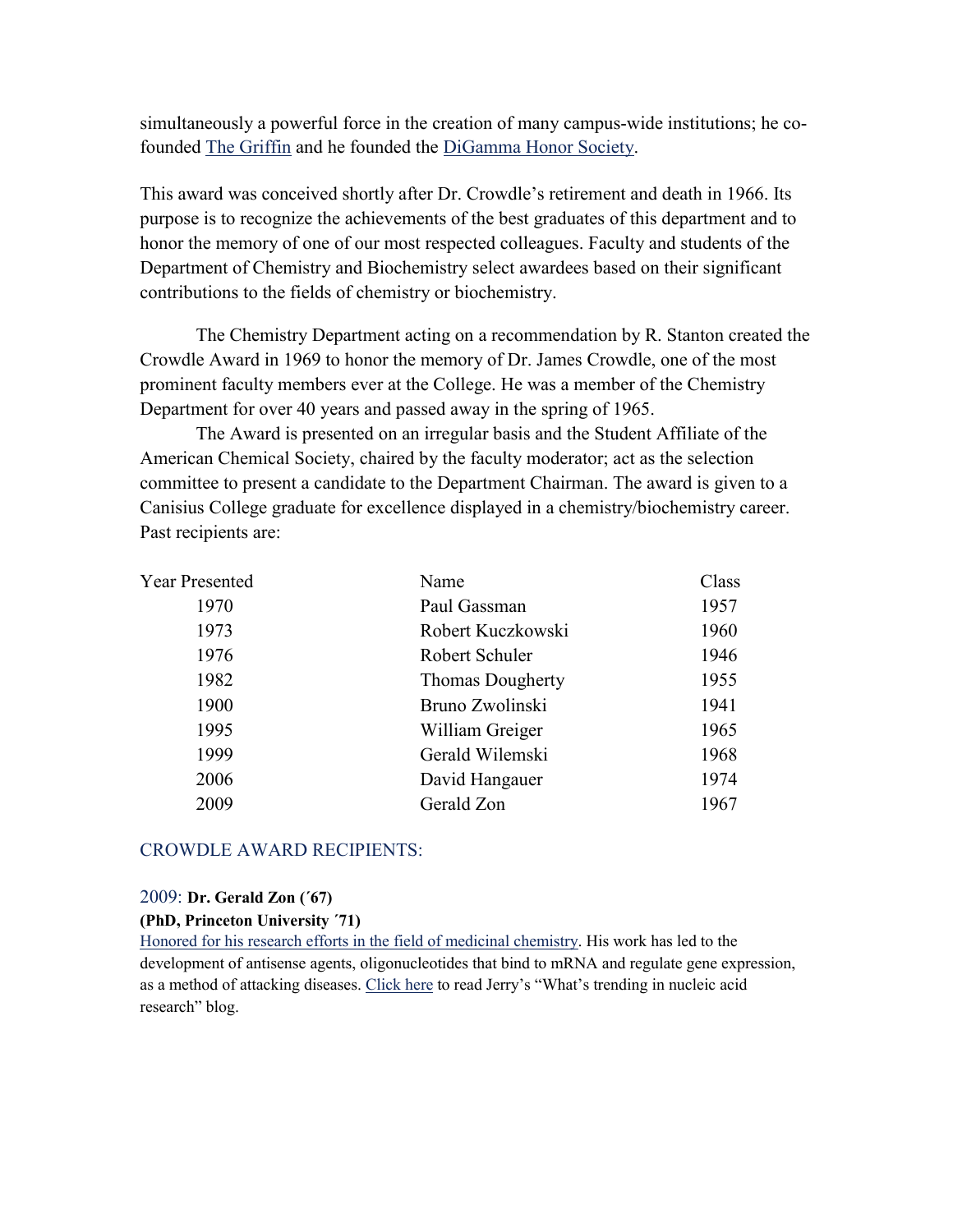### 2006: **Professor David G. Hangauer (´74)**

# **(PhD, University at Buffalo ´79)**

[Professor Emeritus, Department of Chemistry, University at Buffalo.](http://www.chemistry.buffalo.edu/people/faculty/hangauer/) Honored for his work on the development of protein kinase inhibitors as anti-cancer drugs.

# 1999: **Professor Gerald Wilemski (´68)**

### **(PhD, Yale University ´70)**

[Professor, Department of Physics, Missouri University](https://physics.mst.edu/department/profs/wilemski/) of Science and Technology. Honored for his use of thermodynamics and statistical mechanics in the study of a wide variety of chemical systems.

### 1995: **Professor William E. Geiger Jr. (´65)**

### **(PhD, Cornell ´69)**

[Professor Emeritus, Department of Chemistry, University of Vermont.](http://www.uvm.edu/%7Echem/faculty/?Page=geiger.html) Honored for his research in understanding the mechanisms involved in the electrochemical synthesis of molecular complexes.

# 1990: **Professor Bruno Zwolinski (´41)**

### **(PhD, Princeton ´47)**

[Professor Emeritus, Department of Chemistry, Texas A&M University.](http://paw.princeton.edu/issues/2011/04/06/sections/memorials/1184/index.xml?char=z) Honored for his leadership in measuring, gathering, evaluating and disseminating critical thermodynamic properties, as well as his contributions to the theory of chemical kinetics.

# 1982: **Professor Thomas J. Dougherty (´55)**

#### **(PhD, Ohio State ´59)**

[Chief Emeritus, Photodynamic Therapy Center, Professor of Oncology, Roswell Park Cancer Institute.](http://www.roswellpark.edu/thomas-dougherty) Honored for his studies of the concentration of dyes in tumorous tissues and his subsequent development of photodynamic therapy for cancer patients.

# 1976: **Professor Robert H. Schuler (´46)**

### **(PhD, Notre Dame ´49)**

[Professor Emeritus, Department of Chemistry and Biochemistry, University of Notre Dame.](http://chemistry.nd.edu/people/robert-schuler/) Honored for his fundamental research in the kinetics of radiation–induced reactions via ESR and other forms of spectroscopy.

### 1973: **Professor Robert L. Kuczkowski (´60) (PhD, Harvard ´64)**

[Professor Emeritus, Department of Chemistry, University of Michigan.](http://www.lsa.umich.edu/chem/people/emeritus/ci.kuczkowskirobert_ci.detail) Honored for his application of microwave spectroscopy to the study of reaction mechanisms, in particular applying Fourier transform microwave methods to the study of van der Waals complexes.

### 1970: **Professor Paul G. Gassman (´57) (PhD, Cornell ´60)**

[Professor, Department of Chemistry, University of Minnesota.](https://www.chem.umn.edu/seminar/GassmanObitUSenate.htm) Honored for his research in the chemistry of strained ring compounds. He served as president of the American Chemical Society was a member of the National Academy of Sciences.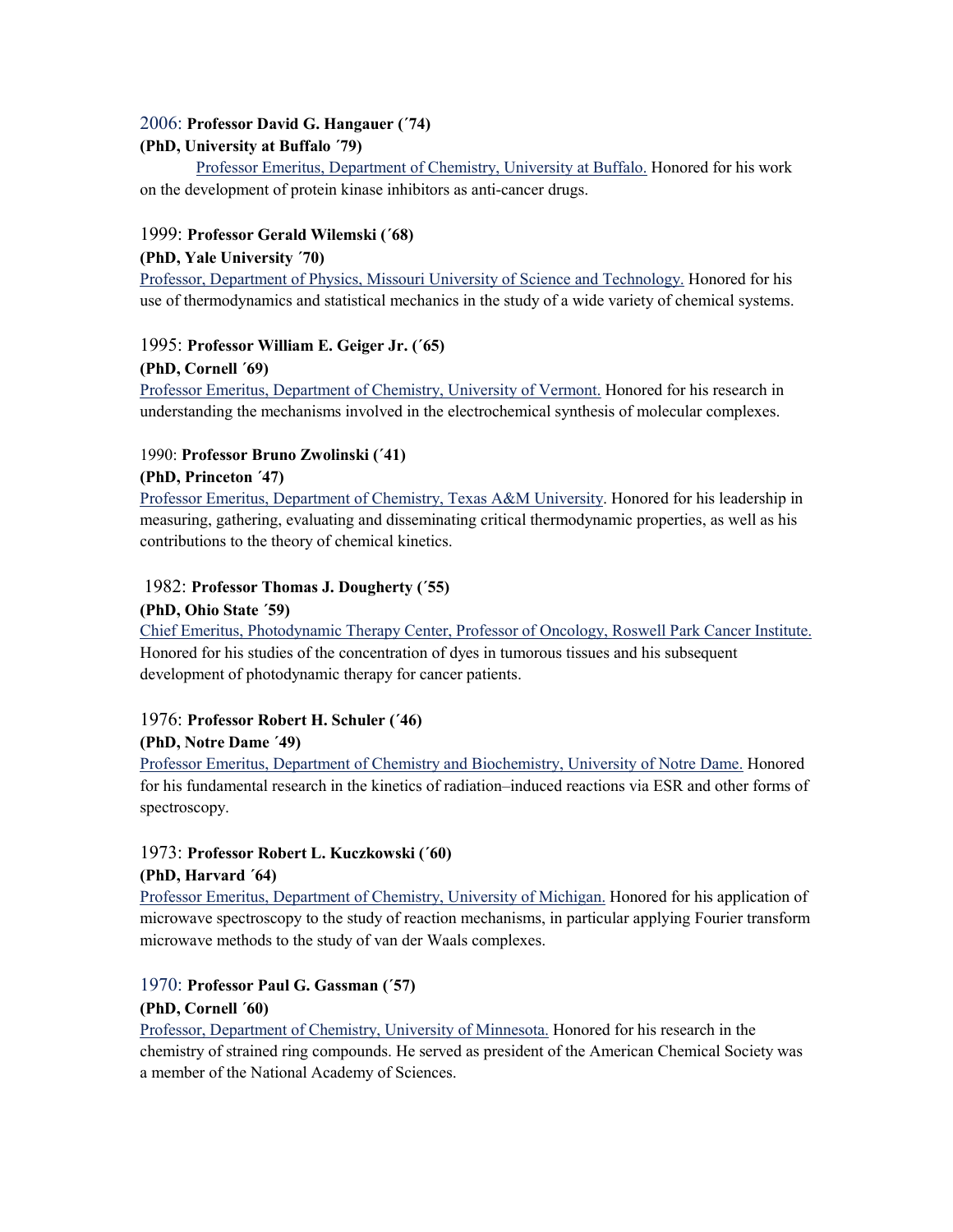# **PAUL G. GASSMAN MEMORIAL SEMINAR SERIES**



[Paul G. Gassman](https://www.chem.umn.edu/seminar/GassmanObitUSenate.htm) ('57), PhD was a distinguished alumnus of the Department of Chemistry and Biochemistry at Canisius College. A Regents Professor in the Department of Chemistry at the University of Minnesota, he also served as President of the American Chemical Society and was a member of the National Academy of Sciences. Always supportive of his alma mater, he established an endowment at Canisius with regular contributions. After his premature death in 1993, his family generously augmented this fund in order to establish a seminar series in his honor. The Gassman Memorial Seminar series allows science majors to meet with an internationally renowned chemist and to learn about his/her research and the impact of this work on our environment and society.

Paul Gassman graduated in 1955 from Canisius College as a chemistry major and continued his education at Cornell University. After receiving his PhD degree, he joined the faculty at Ohio State and eventually moved to the University of Minnesota as Professor of Chemistry. He received national acclaim as President of the American Chemical Society.

### **Gassman Memorial Seminar Series Speakers:**

### **2015**

[PROFESSOR PHIL S. BARAN](http://www.scripps.edu/baran/html/home.html) Department of Chemistry Scripps Institute "Studies in Natural Product Synthesis"

# **2012**

[PROFESSOR MELANIE SANFORD](http://www.lsa.umich.edu/chem/people/faculty/ci.sanfordmelanie_ci.detail) Department of Chemistry University of Michigan "Tackling Global Challenges in Sustainable Chemistry"